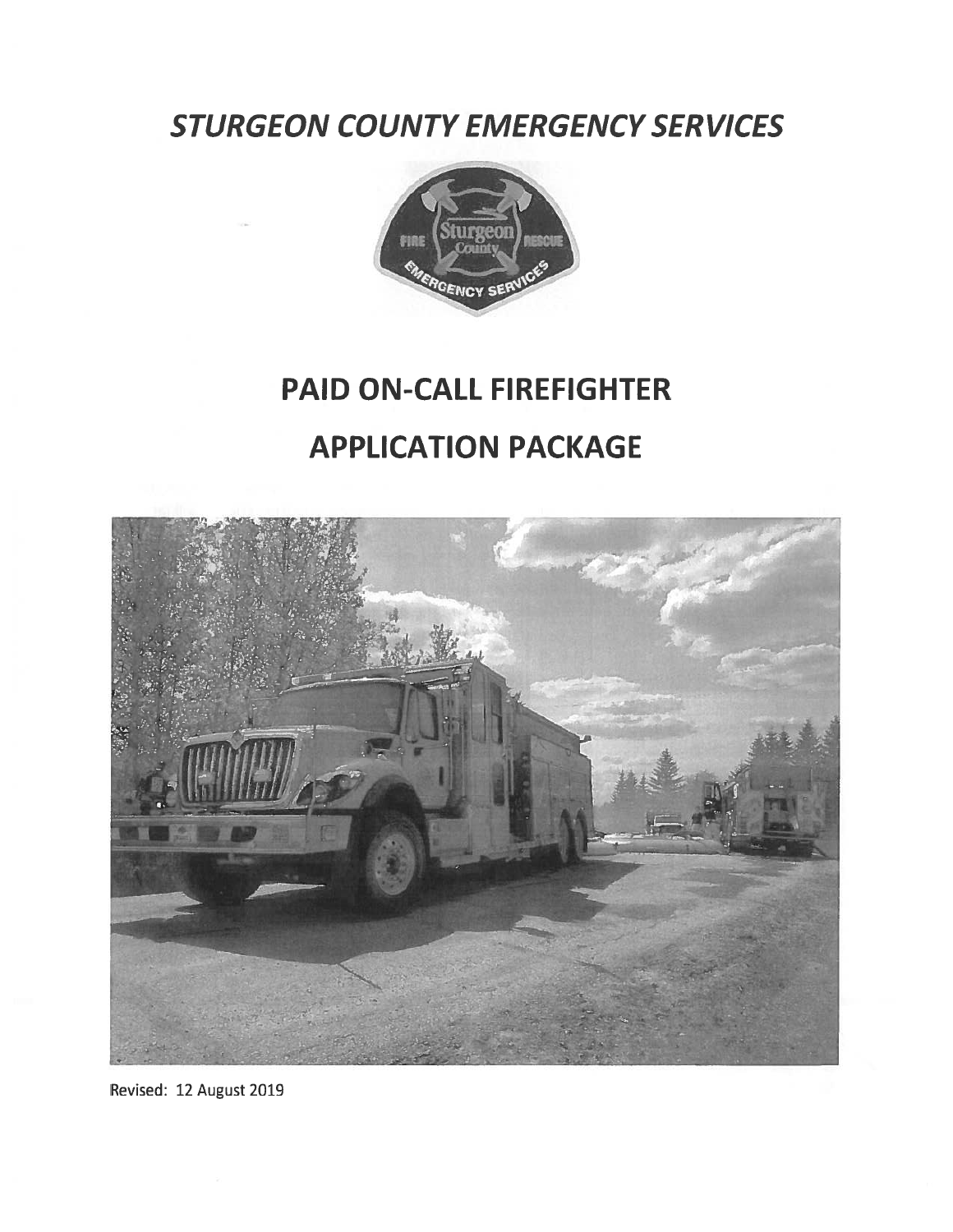

#### MESSAGE FROM THE FIRE CHIEF

On behalf of all members of Sturgeon County Emergency Services I'd like to take <sup>a</sup> minute to thank you for the interest you've shown in our department and becoming <sup>a</sup> Paid-on Call Firefighter. The people who become Paid on Call Firefighters have made the conscious decision to serve and dedicate themselves to protecting their community, friends and neighbors in their time of need. Paid on Call Firefighters have taken on the daunting task of learning new knowledge and skills and becoming <sup>a</sup> key and integral member of <sup>a</sup> highly cohesive and motivated team.

Expectations of firefighters in the fire service have always been high and will continue to be so in the future. That said, the personal rewards and the sense of accomplishment you'll experience will far outweigh any sacrifice, be it time or effort you'll exert. You'll be provided the opportunity make <sup>a</sup> difference in other people's lives which can be <sup>a</sup> life altering experience.

As a Paid-on Call firefighter in any one of our five County Departments, you'll receive extensive formal professional training which will prepare you very well for the situations you'll face on the fireground. In addition to the formal courses you'll take, you'll also attend weekly training sessions with your fire department. It is through these weekly departmental training nights and working together with your fellow firefighters that you'll build <sup>a</sup> strong, cohesive, and multi faceted team. You will learn to rely on each other under any circumstance. Your experiences as <sup>a</sup> Paid-on Call firefighter will culminate in tremendous personal benefits. This role will allow you to gain important life safety skills and improve your confidence and self esteem.

If what you've read in this package interests you then I strongly encourage you to fill out an application form which is attached to this document and return it to any one of our five County Fire Halls (Bon Accord, Calahoo, Legal, Namao, or Redwater).

Yours truly:

Pat Mahoney

Services/Fire Chief Sturgeon County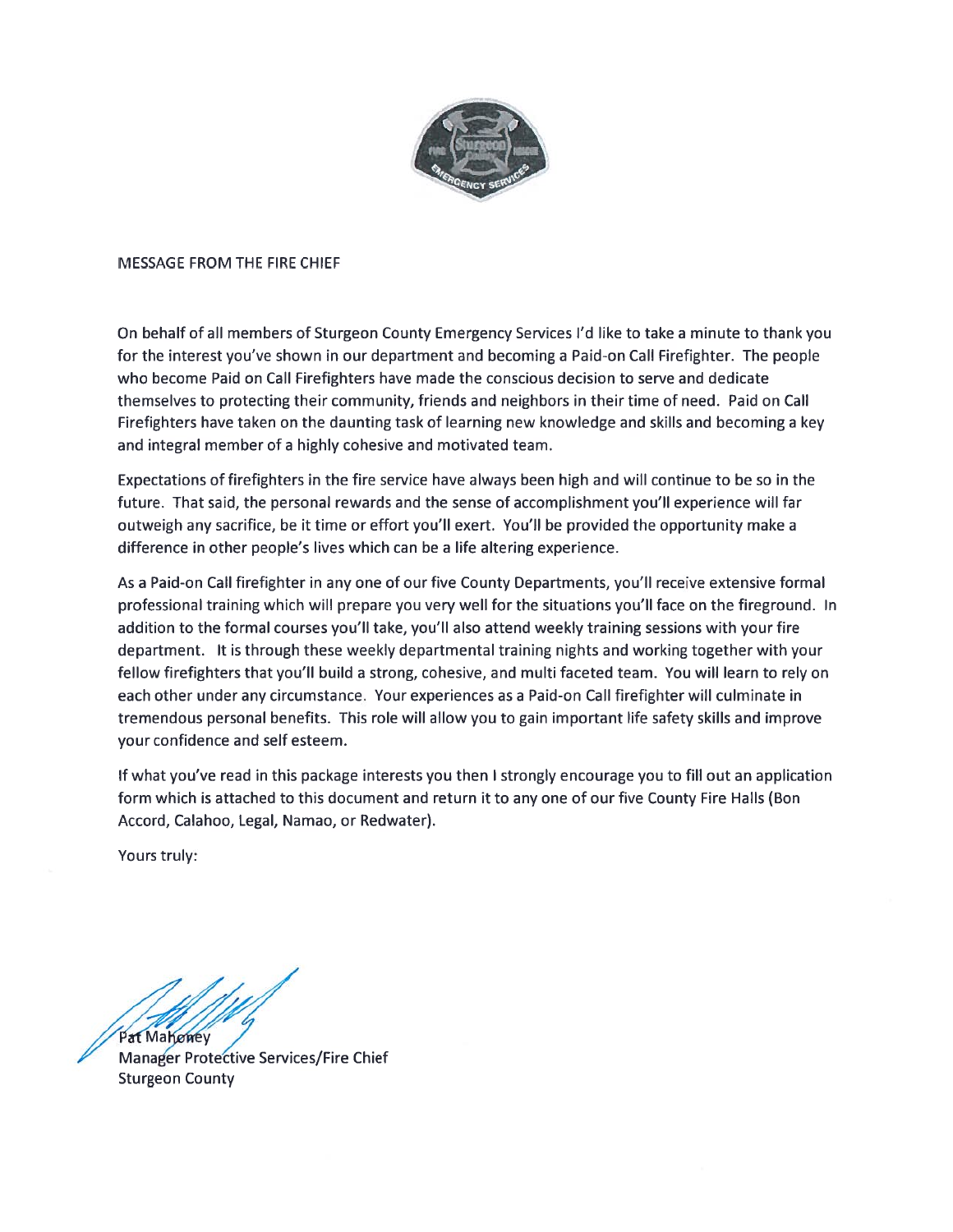#### Introduction:

On behalf of all members of Sturgeon County Emergency Services, thank you for your interest in becoming <sup>a</sup> paid-on call firefighter with our organization. Sturgeon County Emergency Services is "COMMITTED TO COMMUNITY". We take grea<sup>t</sup> pride in the level of service we provide our municipality. We are equally proud of the professionalism and dedication our members display on <sup>a</sup> daily basis.

The fire response area of Sturgeon County is approximately 2,100 square kilometers in size. Sturgeon County Emergency Services is <sup>a</sup> composite fire organization comprised of full time and paid on call firefighters. The full-time staff consists of <sup>a</sup> Fire Chief, two Deputy Fire Chiefs and six firefighters. One Deputy Chief is responsible for Operations and Fire Prevention where the second is responsible for Training and Administration. This command staff works out of Station 4, the District of Namao Fire Hall. There are six full time firefighters who rotate throughout the five County Fire Halls on <sup>a</sup> regular basis.

There are seven Fire Halls in Sturgeon County. Five of them are operated and administered by Sturgeon County and are designated District Fire Halls. The other two (Town of Gibbons and Morinville Fire Department's), Sturgeon County has <sup>a</sup> fire service agreemen<sup>t</sup> with to provide fire services into Sturgeon County. The designated fire halls are:

- $\triangleright$  Station 1 District of Calahoo Fire Department
- $\triangleright$  Station 2 Town of Morinville
- $\triangleright$  Station 3 District of Legal Fire Department
- $\triangleright$  Station 4 District of Namao Fire Department
- $\triangleright$  Station 5 District of Bon Accord Fire Department
- $\triangleright$  Station 6 Town of Gibbons
- $\triangleright$  Station 7 District of Redwater Fire Department

All seven fire departments combined have approximately one hundred and fifty-five paid-on call firefighters.

Sturgeon County Emergency Services provides the following levels of service to the municipality:

- $\triangleright$  NFPA 1001 Level II
- $\triangleright$  NFPA 1072 Operations Level
- $\triangleright$  NFPA 1051 Wildland Firefighting
- $\triangleright$  Ice Rescue
- $\triangleright$  Sturgeon County Emergency Services is part of the Medical First Responder (MFR) Program. Our medical level of service is Standard First Aid, CPR Level C, and AED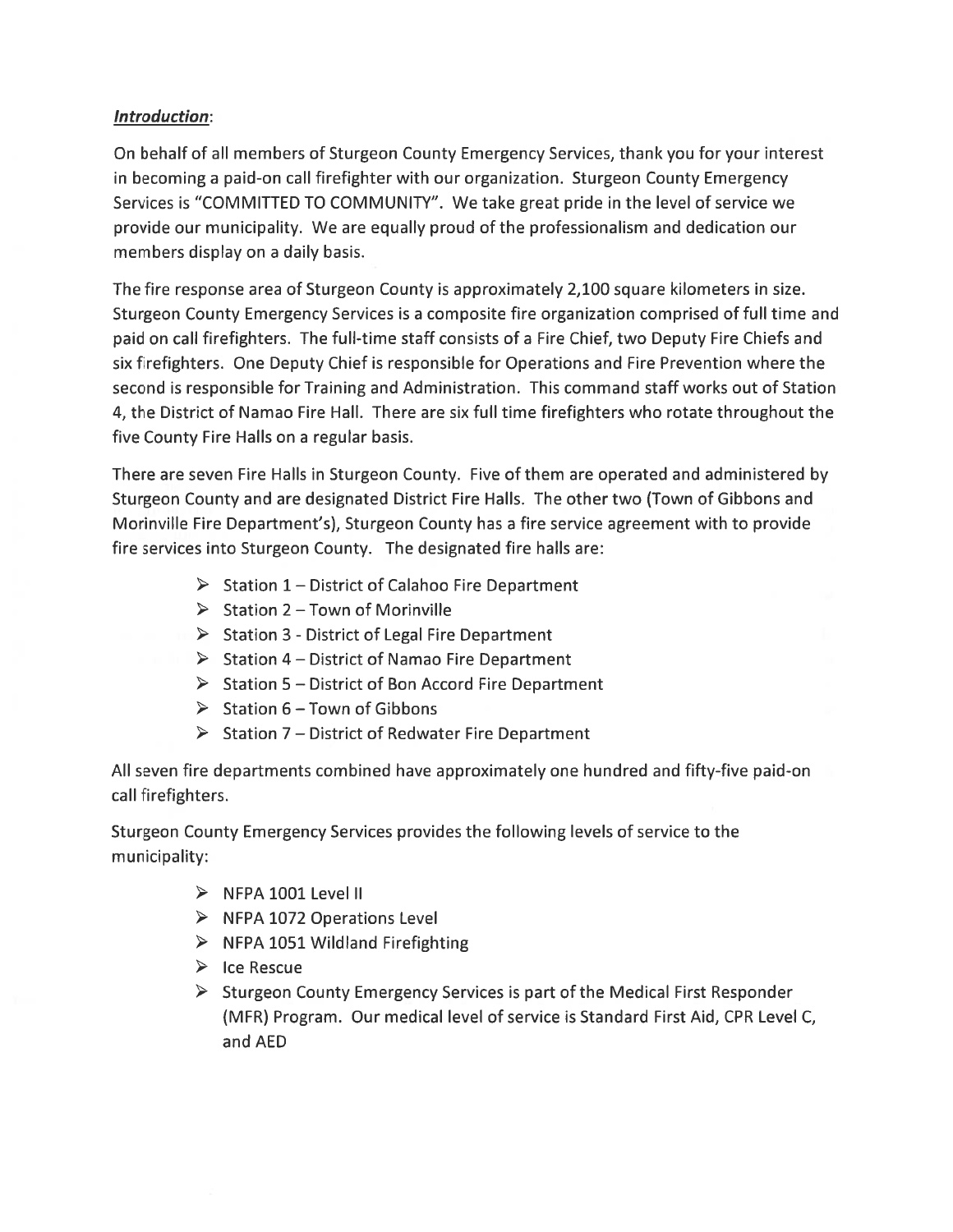In order to deliver an effective level of service, Sturgeon County Emergency Services has strategically placed fire apparatus in the seven halls. This apparatus consists of:

- 9 Engines
- $\triangleright$  6 Tenders
- 5 Rapids (Brush Trucks)
- $\triangleright$  2 Rescues
- $\blacktriangleright$   $\;$  1 Support Truck
- $\triangleright$  2 Wildland Trailers
- $\triangleright$   $\,$   $\,1$  Dangerous Good Trailer
- $\triangleright$  1 Command Support Trailer
- 3 Command Vehicles
- 2 Snowmobiles
- > 3 Quads
- $\triangleright$  3 UTV's

Sturgeon County Emergency Services operates <sup>a</sup> Firefighter Training Grounds which is located just south of Bon Accord of Highway 28. These Training Grounds provide an excellent venue for fire departments to conduct regular and speciality training sessions. The Training Grounds are <sup>a</sup> critical asset in the conduct of tormal firefighter training throughout the year.

#### <u>Minimum Requirements</u>:

Sturgeon County Emergency Services relies on <sup>a</sup> combination of both full time and paid on call firefighters. This composite team provides <sup>a</sup> 24 hour <sup>a</sup> day emergency response capability in Sturgeon County. Based on this organization, we need individuals who can respond to emergencies during the daytime, evenings, and weekends, 365 days <sup>a</sup> year.

Below are the requirements which must be met to be considered for <sup>a</sup> paid-on call firefighter position with Sturgeon County Emergency Services:

- $\triangleright$   $\;$  Live within a ten-kilometer radius of a County Fire Hall (Bon Accord, Calahoo, Legal, Namao, and Redwater)
- Minimum 18 years old. There can be exceptions to this age requirement which will be considered on <sup>a</sup> case by case basis;
- Clean Alberta Drivers Abstract;
- Clean RCMP Release of Results of Vulnerability Sector Check;
- > Valid Class 5 driver's licence;
- $\triangleright$   $\,$  Able to commit to one three-hour training session per week; and
- Able to commit to nighttime and weekend formal training courses.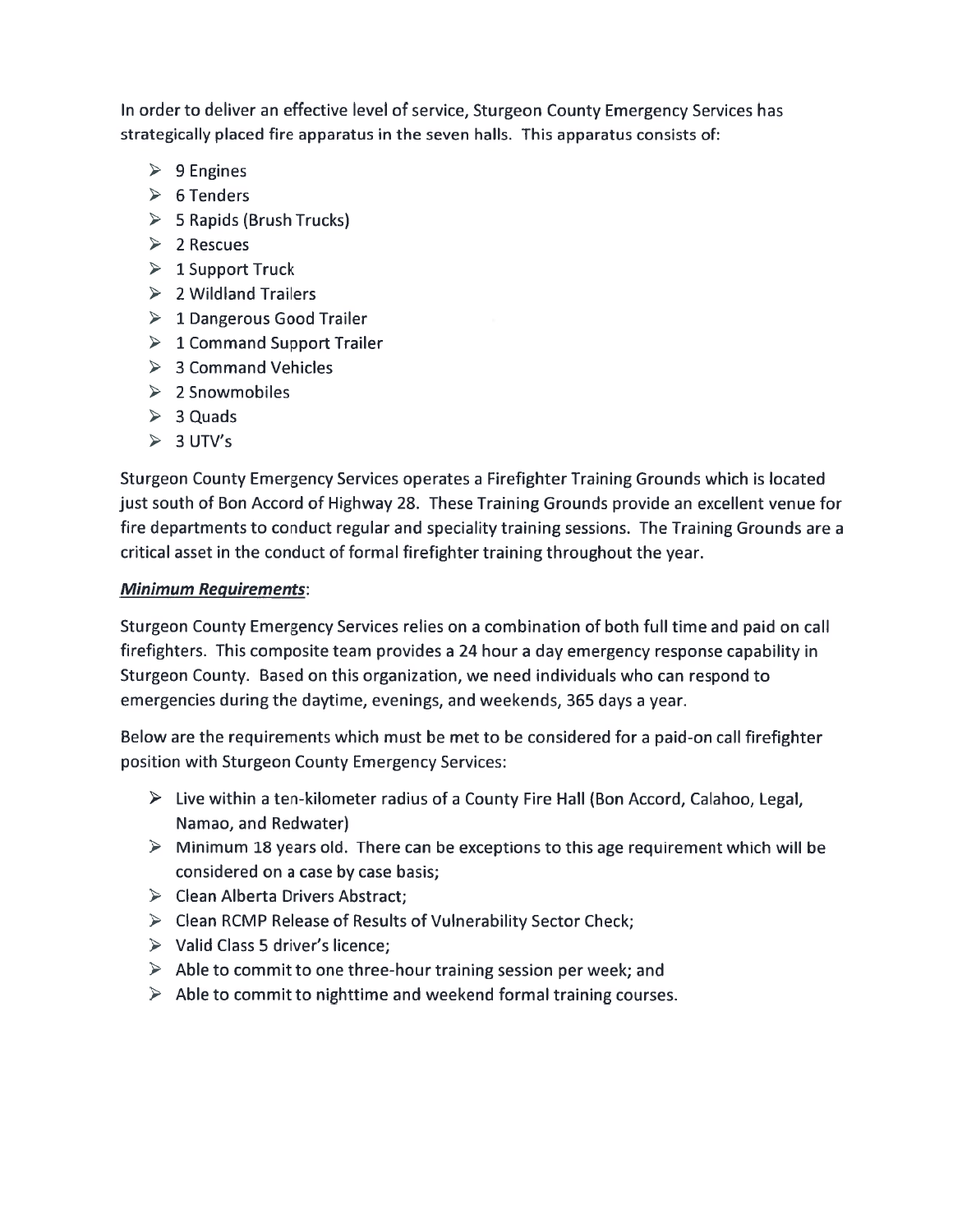

### **Primary Duties and Responsibilities:**

As <sup>a</sup> paid-on call firefighter serving with Sturgeon County Emergency Services you will be required to perform numerous duties. These duties and responsibilities will be conducted in accordance with current policies, practices, and Standard Operating Guidelines (SOG's). These duties and responsibilities include but are not limited to:

- $\triangleright$  Respond to emergency calls. These calls may include;
	- •Fires;
	- Wildland/Urban Interface fires;
	- Motor Vehicle Collisions (MVC's);
	- Alarms;
	- •Hazardous Materials or Dangerous Goods;
	- Medical Assistance;
	- •Citizens Assists; and
	- •Other calls
- $\triangleright$  Participate in weekly fire department training nights
- $\triangleright$  Maintain fire apparatus and equipment
- $\triangleright$  Fire Hall maintenance and housekeeping duties
- $\triangleright$  Participate in community activities
- $\triangleright$  Participate in fire prevention activities
- $\triangleright$  Other duties as required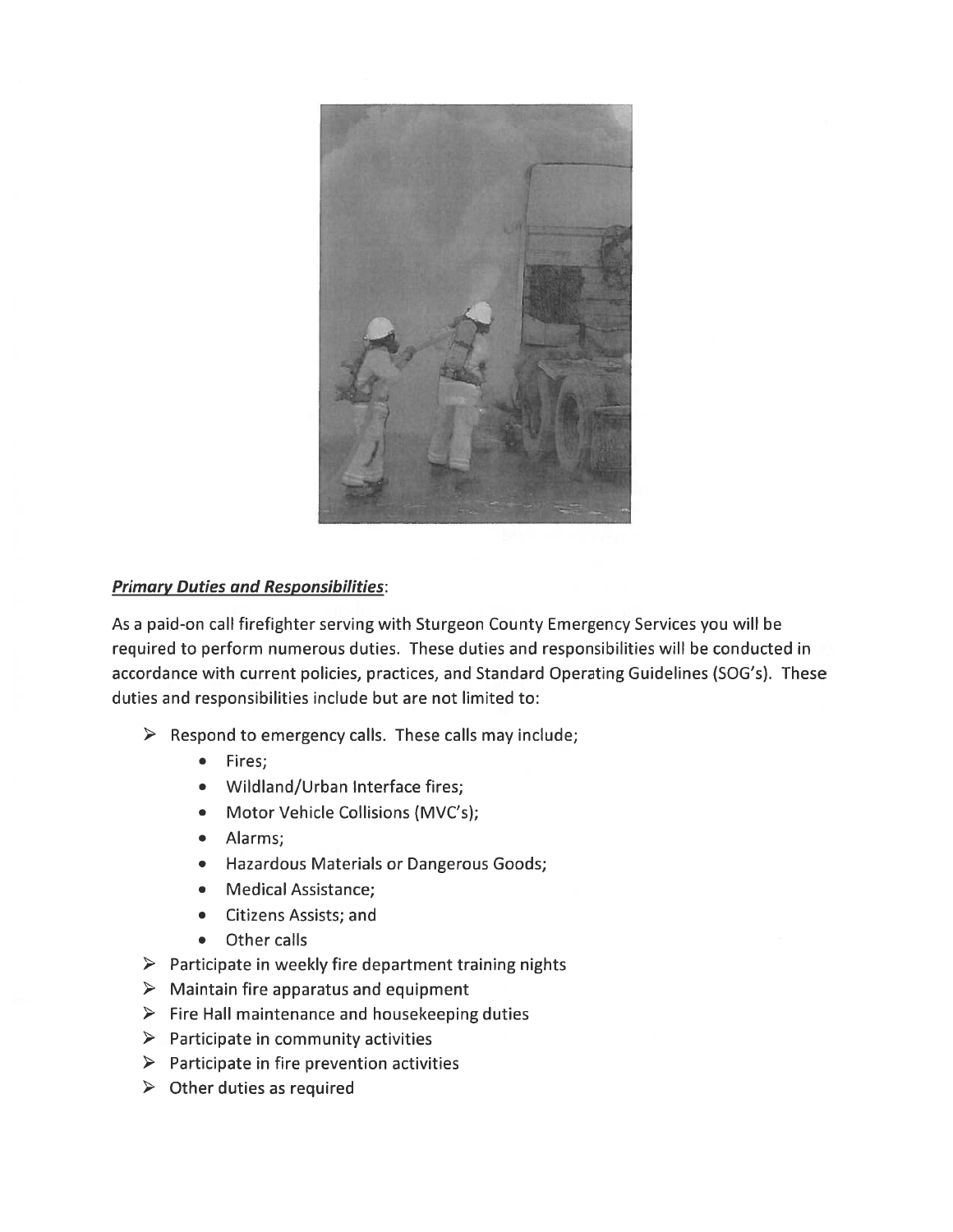#### Working Conditions:

Working as <sup>a</sup> paid-on call firefighter will expose you to <sup>a</sup> variety of challenging environmental, physical and emotional situations. Some of these will include:

- $\triangleright$  Being called on to respond to emergencies at any time of the day or night, including weekends and holidays
- $\triangleright$  Being called on to respond to emergencies in any kind of weather
- $\triangleright$  Performing tasks while wearing full Personal Protective Equipment (PPE), including Self Contained Breathing Apparatus (SCBA)
- $\triangleright$  Working quickly to extinguish fires in extreme heat with limited or zero visibility
- $\triangleright$  Experiencing physically demanding tasks in extreme temperatures
- $\triangleright$  Lifting, carrying, pushing, pulling, raising and lowering heavy equipment and loads
- $\triangleright$  Working in hazardous areas that could be hot, wet, slippery, muddy, icy, dirty and very cramped.
- $\triangleright$  Working in very loud environments
- $\triangleright$  Working from heights
- $\triangleright$  Working on and around moving machinery, vehicles and equipment
- $\triangleright$  Being exposed to a variety of hazards
- $\triangleright$  Dealing with critically injured and or sick patients
- $\triangleright$  Dealing with high stress situations
- $\triangleright$  Having to effectively deal with various levels of physical and mental strair

### Compensation and Benefits:

Sturgeon County Emergency Services provides an honorarium to its firefighters for every emergency response call they go on. The table below indicates the rate of pay:

| <b>RANK</b>       | Pay per Hour |  |  |  |  |
|-------------------|--------------|--|--|--|--|
| Officer in Charge | \$28.00      |  |  |  |  |
| Firefighter       | \$20.00      |  |  |  |  |

In addition to an honorarium, paid on call firefighters receive the following benefits:

- All required Personal Protective Equipment
- Station uniform
- $\triangleright$  Access to a variety of training courses
- Workers Compensation Board (WCB) coverage
- $\triangleright$  \$200,000.00 in accidental death as well as other benefits through the Volunteer Firemen's Insurance Services (VFIS) program
- Paid on Call firefighters are eligible to claim <sup>a</sup> \$3,000.00 Canadian Revenue Agency (CRA) tax credit. This is based on time performing activities for the department and must meet the requirements of the CRA to be eligible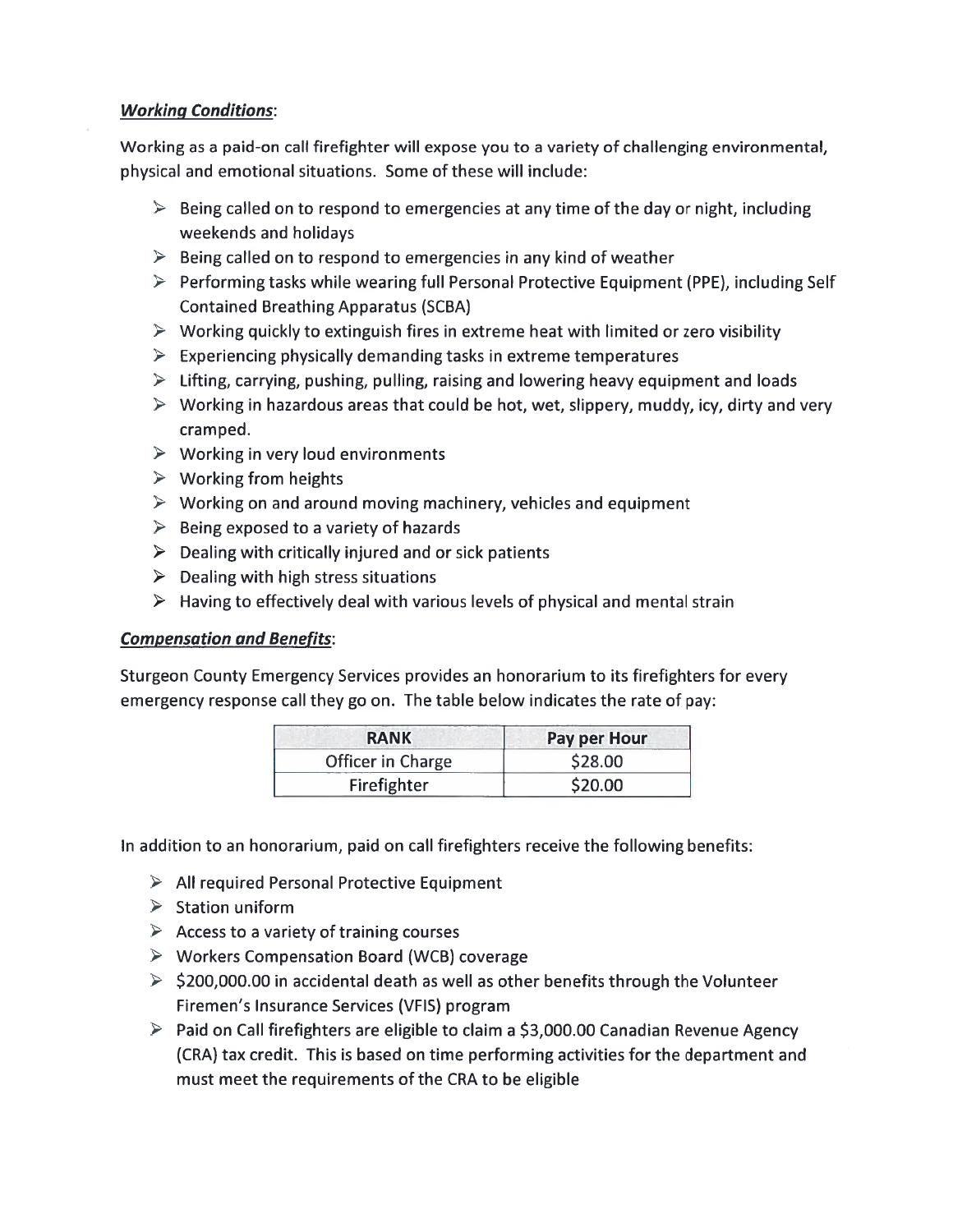

### Self-evaluation questionnaire

Anyone looking to become <sup>a</sup> paid-on call firefighter needs to be aware of the commitment this entails. The following list of qualities and considerations will help you determine if paid-on call firefighting is the right choice for you.

- $\Box$  I'm prepared to maintain the minimum qualifications required for paid-on call firefighters
- $\Box$  I respect authority and my peers, and can operate within a cohesive team
- $\Box$  I'm able to respond to emergency calls at unexpected times
- $\Box$  I can work for extended periods of time under difficult and strenuous conditions
- $\Box$  I'm able to work from heights and in confined spaces, and able to maneuver with limited or no visibility
- $\Box$  I'm comfortable using different hand/power tools and technical equipment
- $\Box$  I'm able to follow and carry out complex oral and written instructions
- $\Box$  I'm aware of the impacts this opportunity will have on my family, and I'm prepared to accep<sup>t</sup> those impacts
- $\Box$  I can disengage from emotion suffering, tragedy or loss of life in order to complete essential job tasks
- $\Box$  I'm prepared to maintain a level of professionalism on and off duty
- $\Box$  I make ethical and responsible choices and actions
- $\Box$  I treat all people with respect, dignity and professionalism regardless of race, creed, gender or beliefs
- $\Box$  I'm able to and do take steps to maintain a positive attitude
- $\Box$  I'm able to motivate myself and others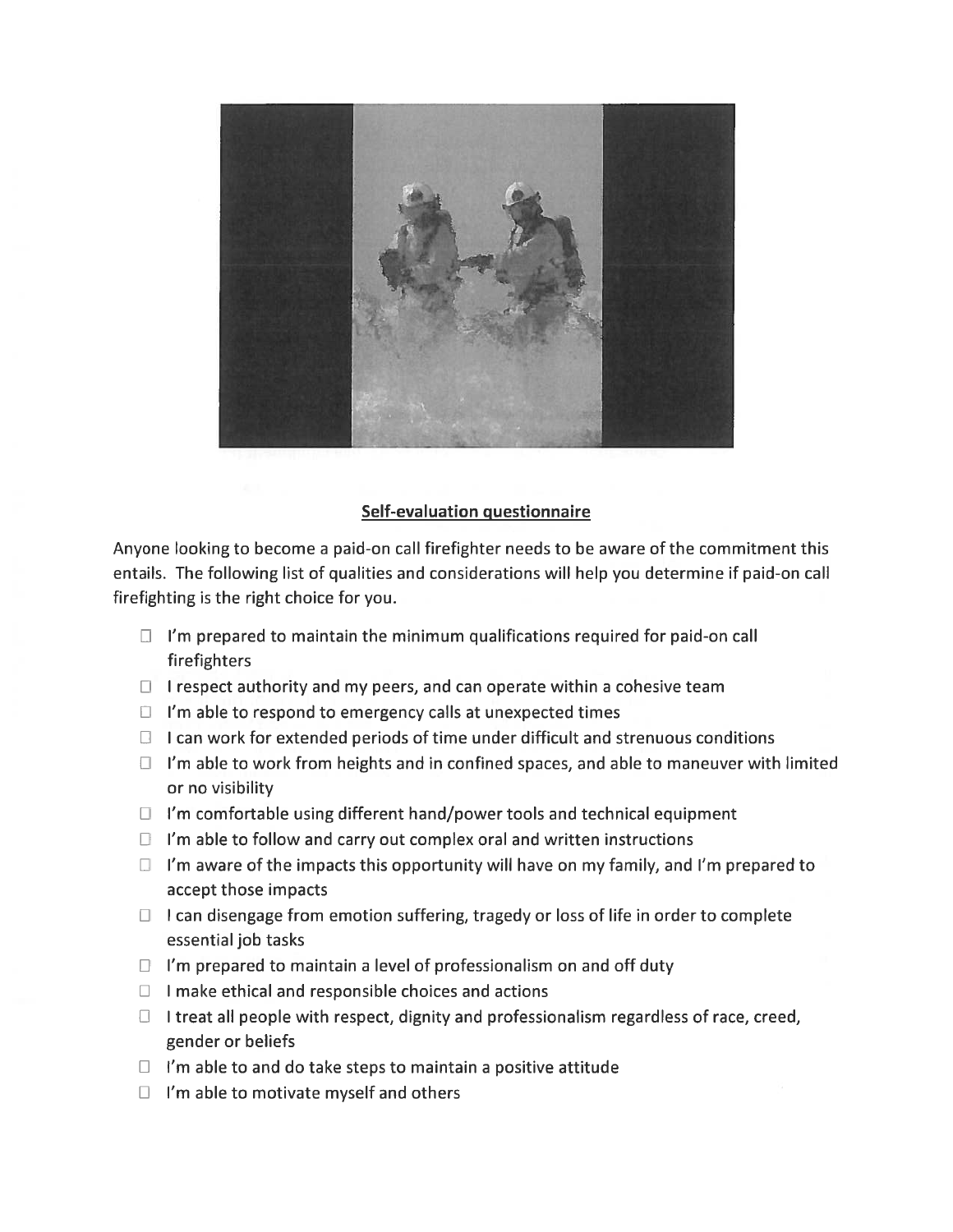- $\Box$  I'm committed to life-long learning
- $\Box$  I'm physically prepared to take on the physical demands of firefighting
- $\Box$  I can work long hours under adverse weather conditions

#### APPLICATION PROCESS:

The application process to join Sturgeon County Emergency Services is broken down into stages:

| Stage $1 -$ | Submit your application (August/September timeframe)         |
|-------------|--------------------------------------------------------------|
| Stage $2 -$ | Formal interview at the respective fire hall                 |
| Stage $3 -$ | Reference checks                                             |
| Stage 4 -   | Acceptance offer                                             |
| Stage $5 -$ | Orientation and issue of Personal Protective Equipment (PPE) |
| Stage 6 -   | Three-month probationary period (October to December)        |
| Stage 7 -   | NFPA 1001 Level I Course in January                          |

STAGE 1 – Submit application

The application form can be found on the Sturgeon County website at:

www.sturgeoncounty.ca/Services/Protective-Services/Volunteer-Firefighters

It is recommended the applicant include <sup>a</sup> current copy of their Alberta Driver's Abstract and an RCMP Release of Results of Vulnerable Sector Check with his/her application. The drivers abstract can be obtained from any Alberta Registries Office. The Vulnerable Sector Check can be obtained from your local RCMP Detachment Office. If you do not provide these two documents at this point, you will be required to presen<sup>t</sup> them at Step 2, the interview stage.

Applications will be reviewed by Sturgeon County Emergency Services Staff and the applicable County Fire Hall District Chief and Officers. A pool of candidates will be selected for advancement to Step 2.

#### STAGE 2 — Formal interview:

Applicants who have been chosen for an interview will be contacted and a date and time will be arranged for the interview. Applicants will be required to bring the following documents to the interview:

- Alberta driver's abstract (if not already provided)
- RCMP Release of Results of Vulnerable Sector Check (if not already provided)
- Current copy of your resume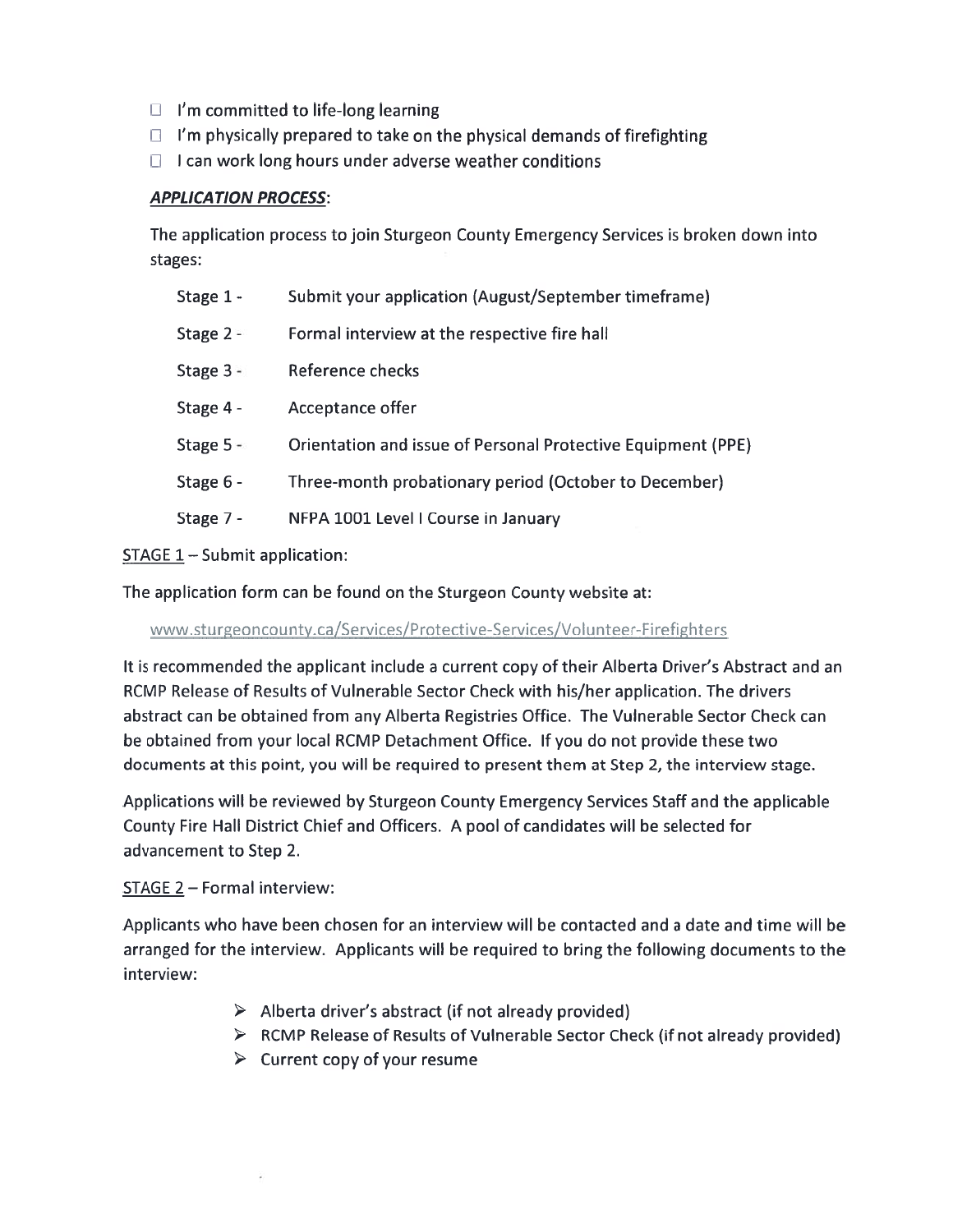$\triangleright$  Any certificates relevant to the fire service which you listed in your initial application form

Note, failure to bring the above items to the interview could result in <sup>a</sup> cancellation of the interview.

STAGE 3 — Reference checks:

At this stage, Sturgeon County Emergency Services staff will contact the employer and personal references you provided on your application.

STAGE 4 — Acceptance offer:

Following <sup>a</sup> successful interview and reference checks, the successful applicant will be selected to join the applicable District Fire Department.

STAGE 5 — Orientation and issue of Personal Protective Equipment (PPE):

Successful applicants will receive <sup>a</sup> date, time, and location which they will be required to attend in order to be sized and equipped with their PPE. The applicant will be joined by an Officer(s) from their respective fire department to assist with this process. Once they have received all their PPE and all paperwork has been reviewed and finalized, the applicant will be taken to their fire hail. At their hall <sup>a</sup> stall will be assigned to them and an orientation of the hall will be conducted. Policies and procedures will be reviewed, and the training schedule will be discussed. A copy of next years training calendar will be provided to the applicant.

STAGE 6 — Three-month probationary period (October to December):

Recruits will be required to undergo <sup>a</sup> three-month probationary period. During this timeframe, recruits are expected to attend seventy five percen<sup>t</sup> of all training nights. If the applicant successfully completes their three-month probationary period, they will move onto Stage 7.

STAGE 7 — NEPA 1001 Level I course:

For those Recruits who are not ye<sup>t</sup> qualified to the NEPA 1001 Level I standard, the course will commence in January of that year. Recruits are expected to participate in this six-month course. This course is run from January to June on selected Tuesday and Thursday evenings as well as during some weekends. Recruits are expected to attend all training classes. Failure to successfully complete this course could lead to dismissal from the fire department.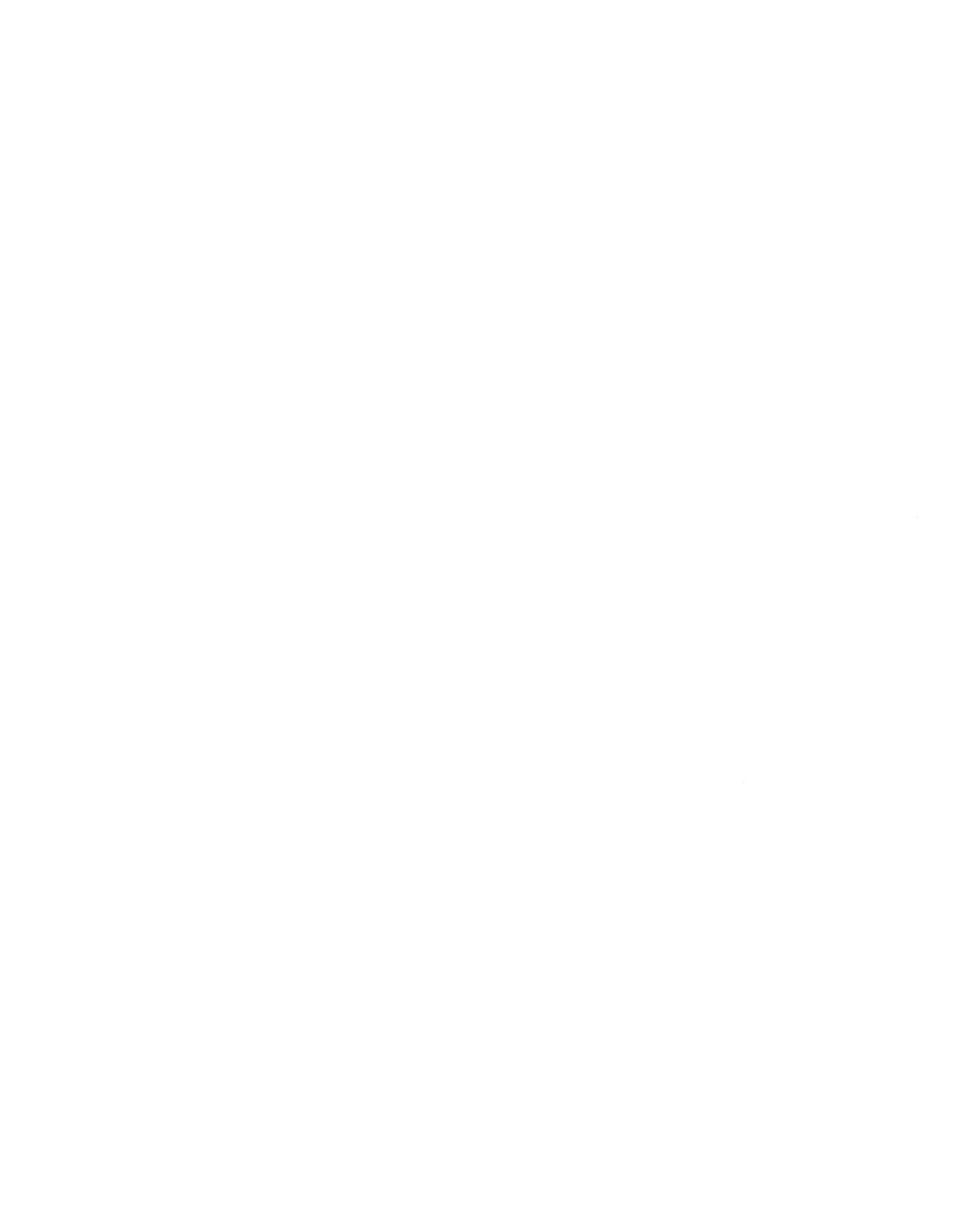

## PAID ON-CALL FIREFIGHTER APPLICATION FORM

| <b>Personal Information</b>                                                                                                                                                       |                   |                                     |                      |                  |  |                                |            |             |        |
|-----------------------------------------------------------------------------------------------------------------------------------------------------------------------------------|-------------------|-------------------------------------|----------------------|------------------|--|--------------------------------|------------|-------------|--------|
|                                                                                                                                                                                   |                   |                                     |                      |                  |  |                                |            |             |        |
| First Name                                                                                                                                                                        | Last Name         |                                     |                      |                  |  | Date of Birth (MM/DD/YYYY)     |            |             |        |
|                                                                                                                                                                                   |                   |                                     |                      |                  |  |                                |            |             |        |
|                                                                                                                                                                                   |                   |                                     |                      |                  |  |                                |            |             |        |
| <b>Street Address</b>                                                                                                                                                             |                   |                                     | City/Town            |                  |  | Province                       |            | Postal Code |        |
|                                                                                                                                                                                   |                   |                                     |                      |                  |  |                                |            |             |        |
| Mailing Address (if different from above)                                                                                                                                         |                   |                                     | City/Town            |                  |  | Province<br>Postal Code        |            |             |        |
|                                                                                                                                                                                   |                   |                                     |                      |                  |  |                                |            |             |        |
| Home Phone Number                                                                                                                                                                 | Cell Phone Number |                                     | <b>Email Address</b> |                  |  |                                |            |             |        |
| Do you live within 10 kms of a Sturgeon County Fire Hall (Bon Accord, Calahoo, Legal, Namao, and Redwater)? (Circle one)<br><b>YES</b><br><b>NO</b>                               |                   |                                     |                      |                  |  |                                |            |             |        |
| Highest level of education (circle one)                                                                                                                                           |                   | High School Some College/University |                      |                  |  | Professional/Trade Certificate | Diploma    |             | Degree |
| <b>Employment Information</b>                                                                                                                                                     |                   |                                     |                      |                  |  |                                |            |             |        |
|                                                                                                                                                                                   |                   |                                     |                      |                  |  |                                |            |             |        |
| <b>Current Occupation</b>                                                                                                                                                         |                   |                                     |                      |                  |  |                                |            |             |        |
| Do you work within 10 kms of a Sturgeon County Fire Hall (Bon Accord, Calahoo, Legal, Namao, and Redwater)? (Circle one)<br><b>YES</b><br>NO.                                     |                   |                                     |                      |                  |  |                                |            |             |        |
|                                                                                                                                                                                   |                   |                                     |                      |                  |  |                                |            |             |        |
| Work Schedule (circle one)<br><b>General Information</b>                                                                                                                          | Full Time (days)  | Full Time (Nights)                  |                      | Part Time (days) |  | Part Time (Nights)             | Shift Work |             |        |
| Do you have previous experience as a firefighter? (circle one)                                                                                                                    |                   |                                     |                      |                  |  |                                | <b>YES</b> |             | NO.    |
|                                                                                                                                                                                   |                   |                                     |                      |                  |  |                                |            |             |        |
| If yes, please indicate with which department and for how many years<br>Department<br>Please detail any firefighting, first aid or related courses you've successfully completed: |                   |                                     |                      |                  |  | Years served                   |            |             |        |
|                                                                                                                                                                                   |                   |                                     |                      |                  |  |                                |            |             |        |
|                                                                                                                                                                                   |                   |                                     |                      |                  |  |                                |            |             |        |
|                                                                                                                                                                                   |                   |                                     |                      |                  |  |                                |            |             |        |
|                                                                                                                                                                                   |                   |                                     |                      |                  |  |                                |            |             |        |
|                                                                                                                                                                                   |                   |                                     |                      |                  |  |                                |            |             |        |
|                                                                                                                                                                                   |                   |                                     |                      |                  |  |                                |            |             |        |
|                                                                                                                                                                                   |                   |                                     |                      |                  |  |                                |            |             |        |
| Please tell us why you'd like to become a Paid On-Call Firefighter with Sturgeon County Emergency Services?                                                                       |                   |                                     |                      |                  |  |                                |            |             |        |
|                                                                                                                                                                                   |                   |                                     |                      |                  |  |                                |            |             |        |
|                                                                                                                                                                                   |                   |                                     |                      |                  |  |                                |            |             |        |
|                                                                                                                                                                                   |                   |                                     |                      |                  |  |                                |            |             |        |
|                                                                                                                                                                                   |                   |                                     |                      |                  |  |                                |            |             |        |
|                                                                                                                                                                                   |                   |                                     |                      |                  |  |                                |            |             |        |
|                                                                                                                                                                                   |                   |                                     |                      |                  |  |                                |            |             |        |
|                                                                                                                                                                                   |                   |                                     |                      |                  |  |                                |            |             |        |
|                                                                                                                                                                                   |                   |                                     |                      |                  |  |                                |            |             |        |
|                                                                                                                                                                                   |                   |                                     |                      |                  |  |                                |            |             |        |